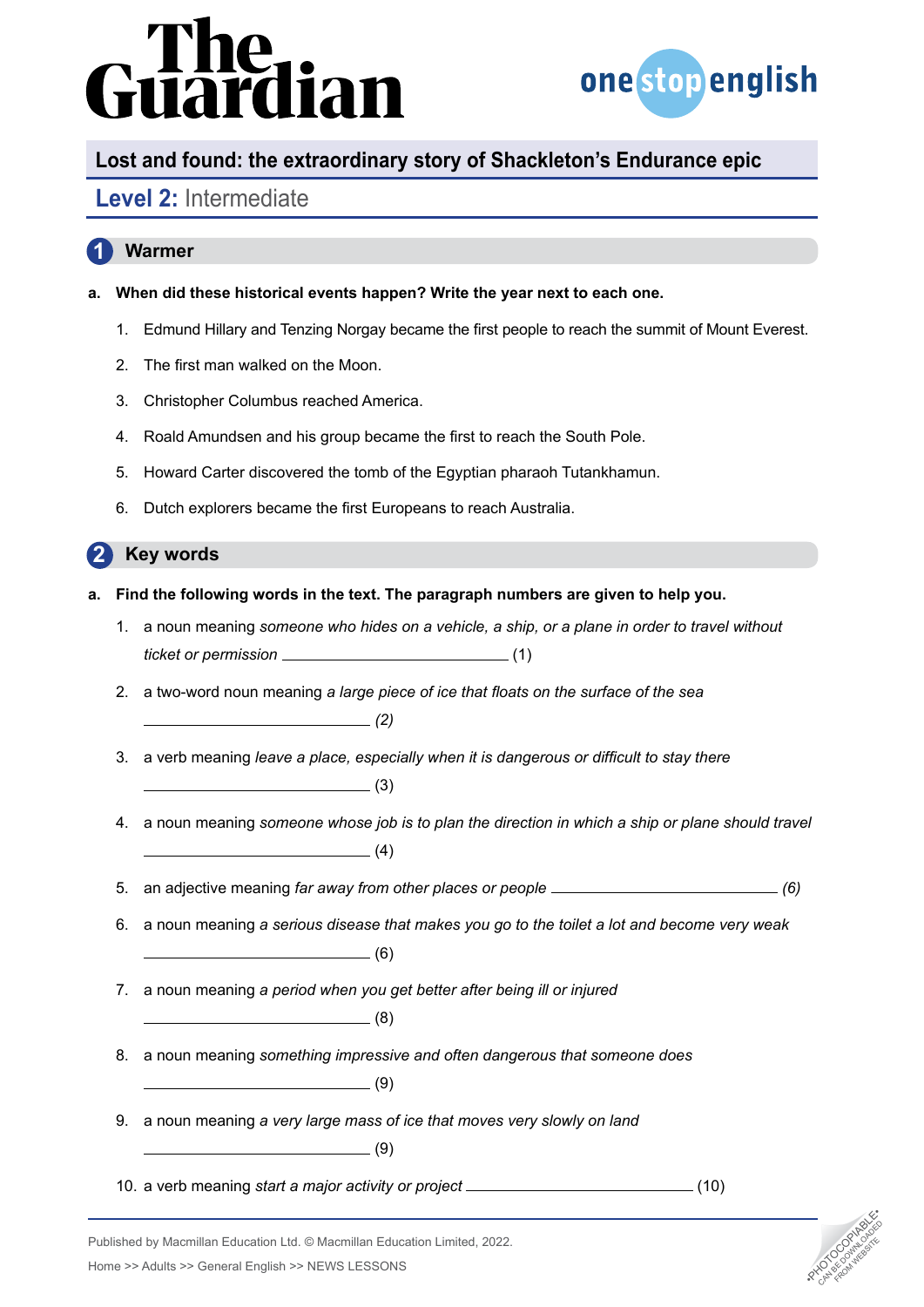# dian



# **Lost and found: the extraordinary story of Shackleton's Endurance epic**

## **Level 2:** Intermediate

#### **[Harriet Sherwood](https://www.theguardian.com/profile/harrietsherwood) 9 March, 2022**

- The *Endurance* left South Georgia 1 for [Antarctica](https://www.theguardian.com/world/antarctica) on 5 December, 1914. Onboard were 27 crew members plus a stowaway, 69 dogs and one cat. Sir Ernest Shackleton, the expedition leader, was planning to establish a base on Antarctica's Weddell Sea coast and then continue to the Ross Sea on the other side of the continent.
- Within two days, the ship ran into the thick sea 2 ice around the Antarctic continent. For several weeks, the *[Endurance](https://www.theguardian.com/uk-news/gallery/2022/mar/09/sir-ernest-shackletons-ship-endurance-found-in-pictures)* made slow progress, but in mid-January, a strong wind pushed the ice floes hard against one another and the ship became stuck – "frozen like an almond in the middle of a chocolate bar", according to a crew member, Thomas Orde-Lees.
- The men could do nothing but wait. After 3 nine months of being stuck in ice, they abandoned the badly damaged ship and moved onto the ice. From the ship, they took food, bibles, books, clothing, tools and – most importantly – three open lifeboats. The cat and some of the dogs were shot.
- A few weeks later, on 21 November, 1915, 4 almost a year after they had set out, the *Endurance* [finally sank.](https://www.theguardian.com/world/2022/mar/09/ernest-shackleton-wrecked-ship-endurance-antarctic) Frank Worsley, the ship's captain and navigator, recorded its location using basic navigational tools. Without that information, it would almost certainly never have been found.
- The men formed a plan to march across the 5 ice towards land. But after travelling just seven and a half miles (12km) in seven days, they gave up. "There was no alternative but to camp once more on the floe and to be patient until conditions were more favourable for an attempt to escape," wrote Shackleton.
- When the ice broke up the following April, 6 the crew took the lifeboats to row to Elephant Island, a remote and uninhabited rock. The men were exhausted, some had sea sickness, others had dysentery. "At least half the men were insane," wrote Frank Wild, Shackleton's second in command.
- 7 But they made it. On 15 April, they reached Elephant Island. It was the first time the men had stood on solid ground in almost 500 days.
- After nine days of recuperation, Shackleton, 8 Worsley and four others took one of the boats another 800 miles (1,300km) across rough seas and in freezing winds to South Georgia. It took 16 days to reach their destination.
- 9 It was an extraordinary feat of survival, but their epic journey was not yet over. Three of the men, including Shackleton, then crossed South Georgia's mountains and glaciers to reach a whaling station on the other side of the island. In August, after several failed attempts, a rescue party set out for Elephant Island, where the remaining 22 crewmen were waiting.
- In early 1922, Shackleton launched a new 10expedition to the Antarctic. On 5 January, while his ship was docked at South Georgia, he [died](https://www.theguardian.com/world/2022/jan/28/ernest-shackleton-dies-at-sea-archive-1922)  [of a heart attack](https://www.theguardian.com/world/2022/jan/28/ernest-shackleton-dies-at-sea-archive-1922), aged 47.

© Guardian News and Media 2022 First published in *The Guardian* 09/03/2022



Published by Macmillan Education Ltd. © Macmillan Education Limited, 2022.

Home >> Adults >> General English >> NEWS LESSONS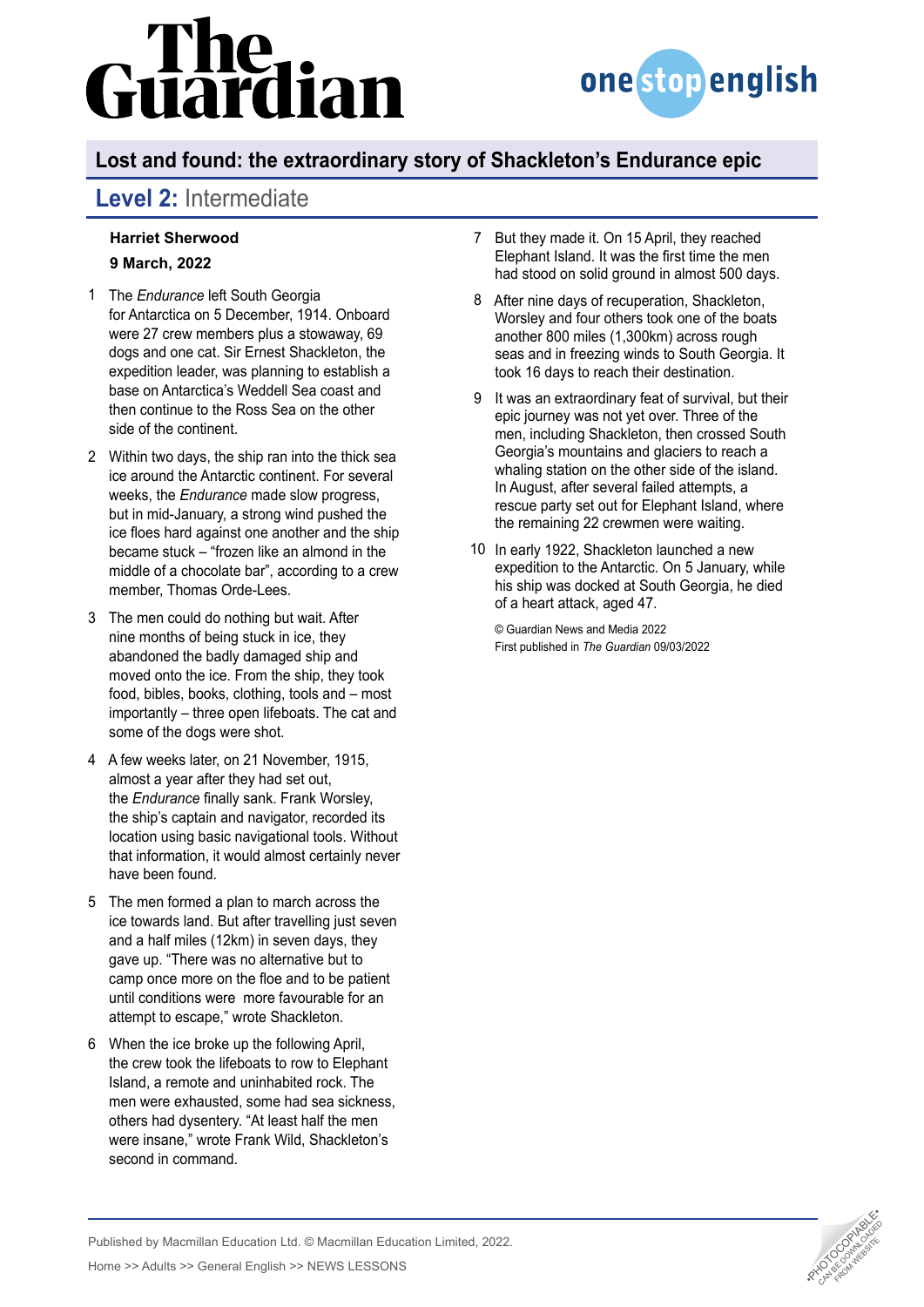# irdian



# **Lost and found: the extraordinary story of Shackleton's Endurance epic**

### **Level 2:** Intermediate

#### **3 Comprehension check**

#### **a. Are these statements True (T) or False (F) according to the article? Correct any that are false.**

- 1. There were twenty-seven people on board the *Endurance* when it left South Georgia.
- 2. They were planning to establish a base on the Ross Sea.
- 3. The ship was stuck in the ice for nine months.
- 4. They shot the cat and all the dogs.
- 5. The ship finally sank almost a year after they had set out.
- 6. The ice broke up in April.
- 7. Not many people lived on Elephant Island at the time.
- 8. They rowed 800 miles from Elephant Island to South Georgia.
- 9. Shackleton and three other men crossed the mountains to the whaling station.
- 10. Shackleton died at South Georgia.

#### **4 Key language**

#### **a. Rearrange the words to make phrases from the text.**

- 1. side the island on of the other
- 2. of stuck nine after being months
- 3. had almost out a after set they year
- 4. seven half a in miles seven and days
- 5. feat an survival extraordinary of
- 6. almost five time the first in hundred days

#### **5 Discussion**

- **a. Discuss these statements.**
	- "There is still so much of the world to explore."
	- "Why do people want to go to Antarctica? There's nothing there."



Published by Macmillan Education Ltd. © Macmillan Education Limited, 2022.

Home >> Adults >> General English >> NEWS LESSONS